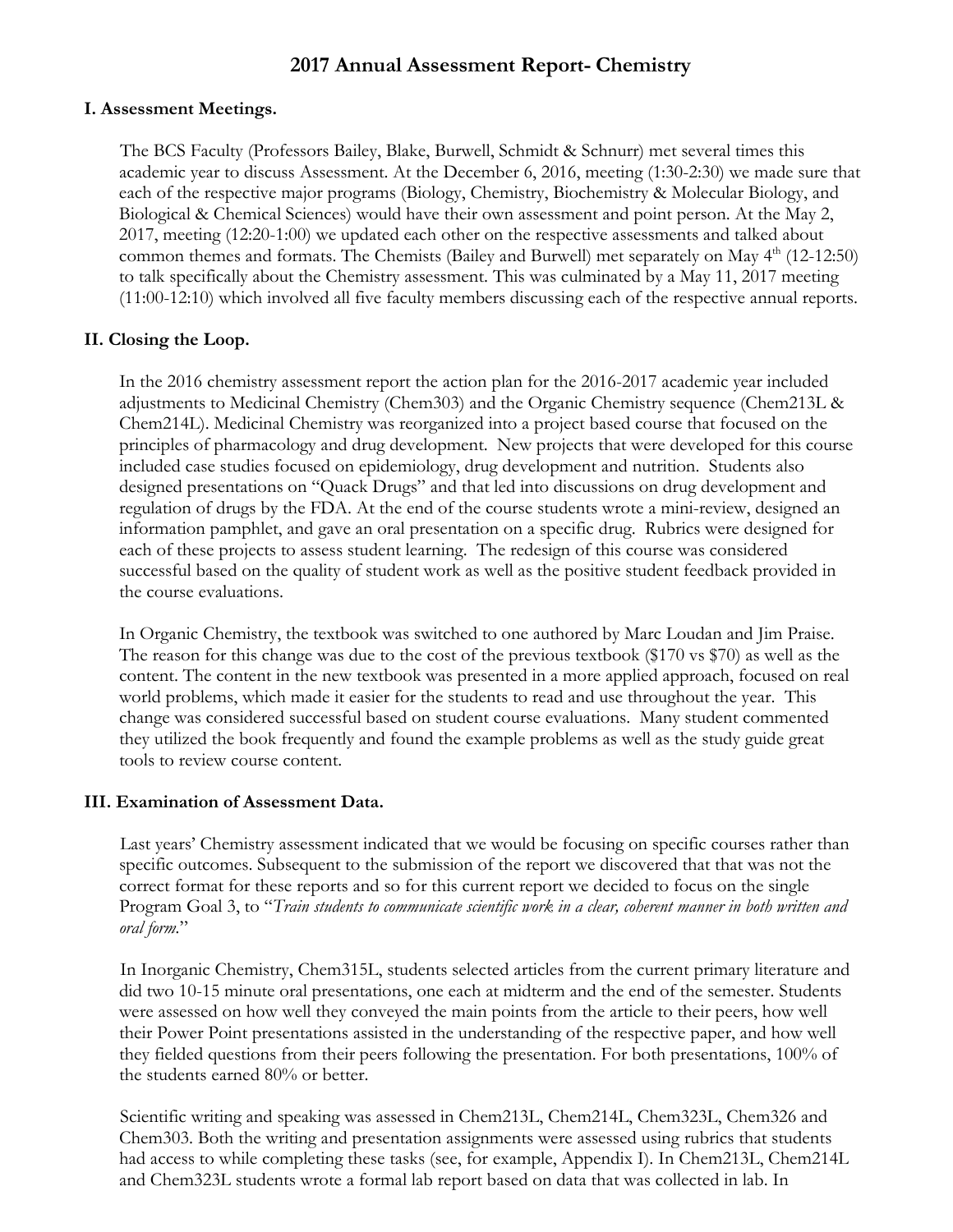Chem214L and Chem323L students presented the results of their research to their peers in an oral presentation. In Chem326 and Chem303 students wrote mini-review articles and presented their articles to the class at the end of the semester. For the oral presentations in Chem326 the average was 82% and 21/22 students scored above 70%; and in Chem303 the average was 87% and 100% of the students scored above 70%.

A big change this year in the Senior Capstone course (BCS403) was the switch from the composition of a "mini-thesis" to a "research propositional" as the major focus of the course. A research propositional does include a survey of the current state of the field in one particular area as a "minithesis" might do, but then asks the students to propose new investigations (individual experiments or broader studies) which might move the field forward. Thus, the students weren't just reporting on something, they were taking ownership of an area. This exercise was assessed by the composition and submission of the propositional (the rubric is attached as Appendix II). Assessments were fairly high (for 26 students, the average grade was 88%, with the actual minimum grade being 70%), in large part because the students felt a strong connection to the work they were reporting on. A selection of quotes, taken from our BCS Senior Reflective Essays, regarding the propositional is attached as Appendix III. It should be noted that the students were not asked specifically about this course, so these responses were generated spontaneously.

Student oral presentations were assessed twice during the Senior Capstone Course (BCS403). For the first presentation, students selected one article from the primary literature that they were using for the background section of their propositional paper. For the second, students presented an overview of their propositional paper. For both presentations, students were assessed both on their own presentation and also on the feedback that they provide their peers; the feedback was collected and shared anonymously through Google Forms. A sheet describing the assessment for the Literature Presentation Evaluation is attached as Appendix IV; the Propositional Presentation Evaluation had a similar format. These forms were also used by the faculty in their assessment of each student presentation. For the Literature Presentation, the average was 84%, and all students achieved at least the 70% standard. For the Propositional Presentation the average grade was 88%, with two students failing to meet the 70% goal; both of these students scored in the 60-69% range.

We interpret these results as indicating that as a major we are successfully meeting the goal to "*Train students to communicate scientific work in a clear, coherent manner in both written and oral form.*" Students get the opportunity to practice scientific writing and oral communication in numerous courses, culminating with the Senior Capstone course.

#### **IV. Program Changes for the Upcoming Year.**

Based on the results reported above, we do not see that any major adjustments are necessary at this time in regards to written and oral communication.

## **V. Action Plan for the Upcoming Year.**

We have been concerned for many years about the use (or lack thereof) of the textbook by students in the Introductory Chemistry sequence (Chem107 and Chem108). The textbook itself is quite large and often finds its primary use that of being a doorstop. For the past two years students have had access to a digital copy of their textbook in addition to a printed version, but that alone does not appear to have gotten them to utilize it more efficiently. This coming year we are having students purchase a loose-leaf version of the text, which should allow them to bring individual chapters with them to class. We thus plan to develop exercises which will require them to utilize the textbook in class. The goal of this is to help address objective 1a, "*Has a working knowledge of the concepts and principles presented in class*." We will use exams, quizzes, problem sets, and specifically designed exercises to assess whether students are better gaining this knowledge.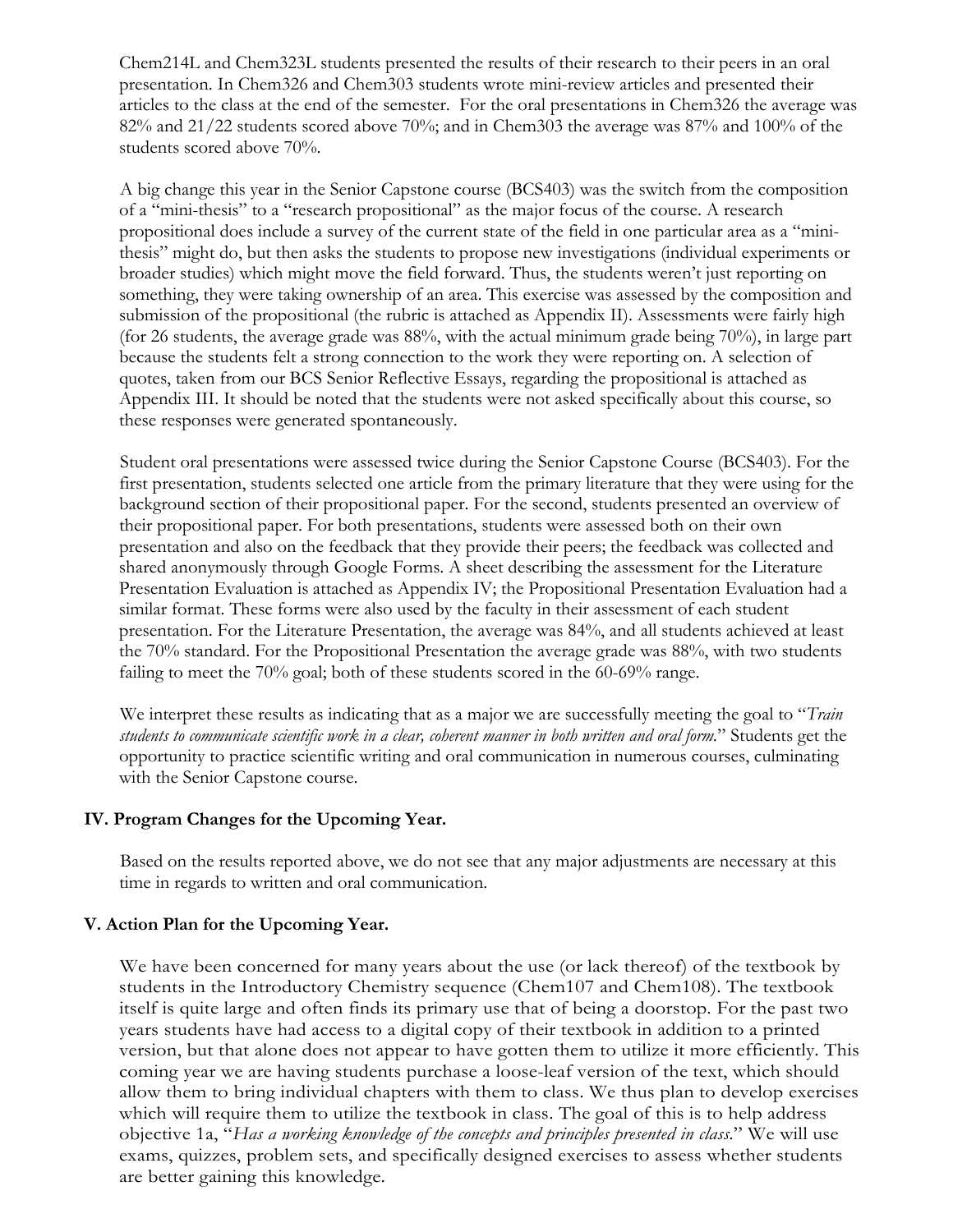| Category                           | 20 points                                                                                                                                                                                                                                                                             | 15<br>points  | 10<br>points  | 5<br>points   | 0 points                          |
|------------------------------------|---------------------------------------------------------------------------------------------------------------------------------------------------------------------------------------------------------------------------------------------------------------------------------------|---------------|---------------|---------------|-----------------------------------|
| Preparedness                       | -Well Organized (presented in a logical<br>order).<br>-15min presentation.<br>-Fields Answers well and promotes<br>discussion<br>- Presentation shared on Google drive.                                                                                                               | 3 out<br>of 4 | 2 out<br>of 4 | 1 out<br>of 4 | No<br>criteria<br>met             |
| Content                            | -Contains an introduction and provides<br>adequate background.<br>-Discusses why this topic is exciting to<br>spark interest.<br>-Discusses at least one future direction<br>for the project.<br>-Minimal typos/ Grammatical Errors.<br>Cites references.                             | 3 out<br>of 4 | 2 out<br>of 4 | 1 out<br>of 4 | No<br>criteria<br>met             |
| Engagement                         | -Makes good eye contact<br>-Speaks clearly and loudly<br>-Slides are not cluttered and do not<br>confuse the audience<br>-The class is engaged with the<br>presentation.                                                                                                              | 3 out<br>of 4 | 2 out<br>of 4 | 1 out<br>of 4 | N <sub>o</sub><br>criteria<br>met |
| Group<br>Involvement               | -Everyone in the group participates in<br>the presentation<br>-Everyone in the group participates in<br>answering the questions.<br>-Apparent the group worked together<br>while putting the presentation together<br>(nothing is repeated or forgotten)                              | 2 out<br>of 3 | 1 out<br>of 3 |               | No<br>criteria<br>met             |
| Your participation<br>and feedback | -Self reflects on your own presentation.<br>What worked well and what could have<br>been improved?<br>-Provides comments or ideas on how<br>your project can be improved<br>-Asks one question to another group.<br>-Provides constructive feedback on other<br>groups' presentation. | 3 out<br>of 4 | 2 out<br>of 4 | 1 out<br>of 4 | No<br>criteria<br>met             |

**Appendix I. Oral Presentation Rubric used in Chem 213, 214, 323, 326, and 303.**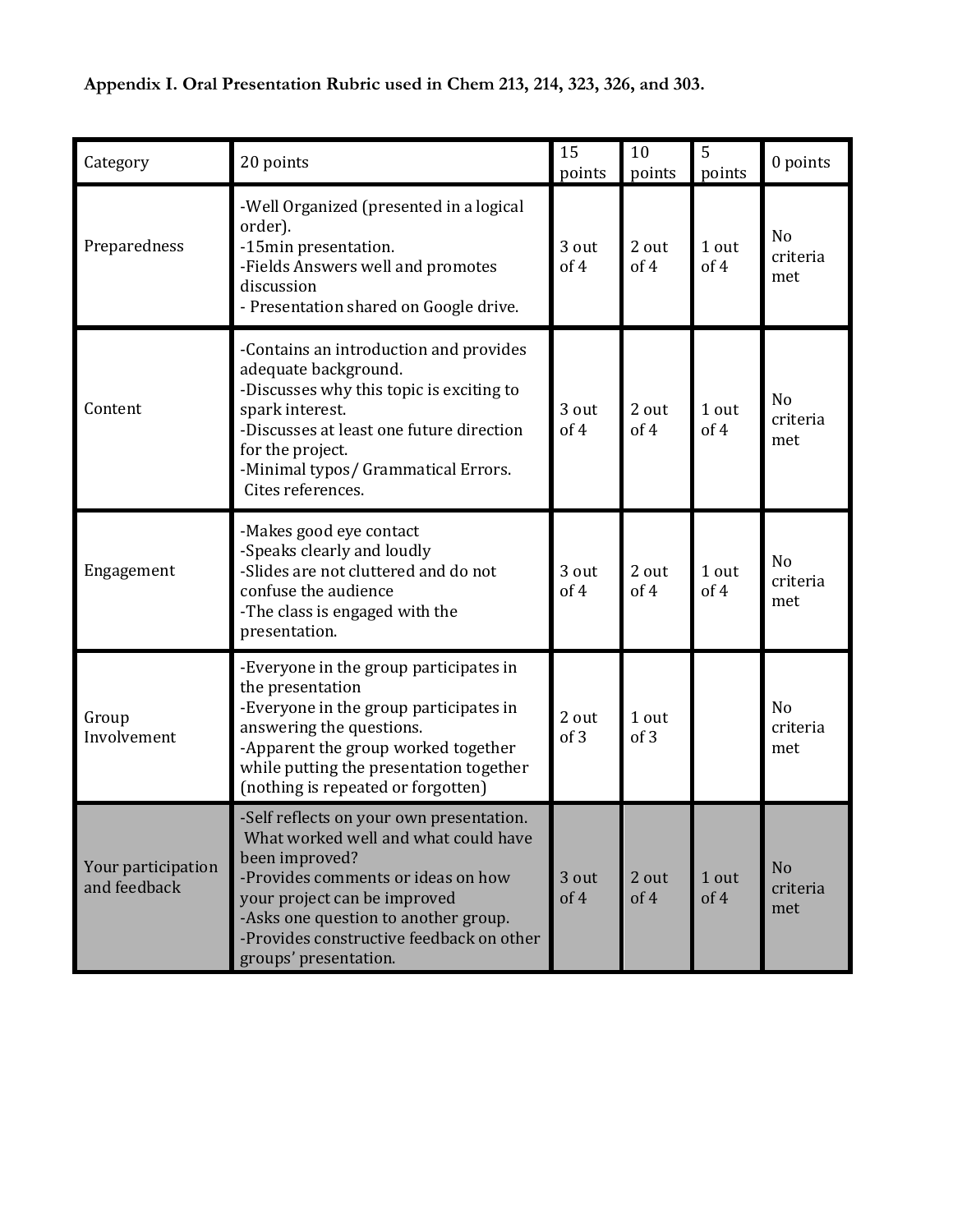# **Appendix II. 2016 Propositional Rubric 150 pts (BCS304)**

|                                                   | <b>Exemplary</b>                                                                                                                                                                                                                                                                                                   | <b>Above Average</b>                                                                                                                                                                                                                                     | Acceptable                                                                                                                                                            | Unacceptable                                                                                                                                              | <b>Pts</b> |
|---------------------------------------------------|--------------------------------------------------------------------------------------------------------------------------------------------------------------------------------------------------------------------------------------------------------------------------------------------------------------------|----------------------------------------------------------------------------------------------------------------------------------------------------------------------------------------------------------------------------------------------------------|-----------------------------------------------------------------------------------------------------------------------------------------------------------------------|-----------------------------------------------------------------------------------------------------------------------------------------------------------|------------|
| <b>Introduction</b><br>/Background<br>(40)        | Engaging and<br>informative. Indicates<br>what is known and not<br>known in the field with<br>support from the<br>literature. Leads to<br>propositional aims.<br>Logically constructed.                                                                                                                            | Includes relevant<br>information, with<br>some support from<br>the literature.<br>Logically<br>constructed.                                                                                                                                              | Includes relevant<br>information, with<br>little support from<br>the literature.                                                                                      | Includes information<br>with an unclear<br>relationship to the<br>propositional topic.<br>Minimal support from<br>the literature.                         |            |
| Propositional<br>Aim $(s)$ (20)                   | Well developed,<br>interesting, novel, and<br>extrapolates from current<br>knowledge. Original<br>thought is clear. Focused<br>on a specific question(s).                                                                                                                                                          | Interesting and<br>extrapolates from<br>current knowledge.<br>Original thought is<br>present. Focused on<br>a specific<br>question(s).                                                                                                                   | Extrapolates from<br>current<br>knowledge.<br>Original thought<br>is unclear and<br>aims are<br>unfocused.                                                            | Original thought is<br>unclear and aims are<br>unfocused. Missing or<br>hard to find.                                                                     |            |
| <b>Experimental</b><br>(35)                       | Proposes well designed<br>and feasible experiments;<br>where appropriate<br>includes details of control<br>experiments. Relates<br>experiments to<br>propositional aims.<br>Hypothesizes range of<br>results, interprets<br>predicted results, and<br>knowledge gained. Occurs<br>for each experiment<br>proposed. | Proposes feasible<br>experiments; where<br>appropriate includes<br>details of control<br>experiments.<br>Relates experiments<br>to propositional<br>aims. Hypothesizes<br>range of results,<br>interprets predicted<br>results, and<br>knowledge gained. | Proposes<br>reasonable<br>experiments;<br>control<br>experiments are<br>unclear. Relates<br>experiments to<br>propositional<br>aims.<br>Hypothesizes<br>some results. | Questionable<br>relationship between<br>experiments and<br>propositional aims.                                                                            |            |
| Significance<br>and<br><b>Conclusions</b><br>(15) | Clearly ties together all<br>experiments proposed and<br>their significance to the<br>field. Relates results back<br>to original propositional<br>aims.                                                                                                                                                            | Ties together<br>experiments<br>proposed and their<br>significance to the<br>field. Relates results<br>back to original<br>propositional aims.                                                                                                           | Included but does<br>not clearly relate<br>significance to<br>field.                                                                                                  | Conclusions missing<br>and/or does not relate<br>the significance of<br>results to the field.                                                             |            |
| Citation (15)                                     | Consistent and correct.                                                                                                                                                                                                                                                                                            | A few errors.                                                                                                                                                                                                                                            | Multiple errors.                                                                                                                                                      | Inconsistent and not<br>correct.                                                                                                                          |            |
| <b>Overall</b><br>Composition<br>(25)             | Well organized and reads<br>logically. Sentences and<br>paragraphs are well<br>phrased and flow<br>smoothly. The language is<br>professional and<br>appropriate. Almost no<br>errors in punctuation,<br>capitalization, and<br>spelling.                                                                           | Well organized and<br>reads logically.<br>Sentences and<br>paragraphs flow<br>smoothly. The<br>language is<br>professional and<br>appropriate. A few<br>errors in<br>punctuation,<br>capitalization, and<br>spelling.                                    | Problems with<br>organization.<br>Some problems on<br>the sentence and<br>paragraphs level.<br>Some errors in<br>punctuation,<br>capitalization, and<br>spelling      | Not organized.<br>Multiple problems on<br>the sentence and<br>paragraphs level.<br>Multiple errors in<br>punctuation,<br>capitalization, and<br>spelling. |            |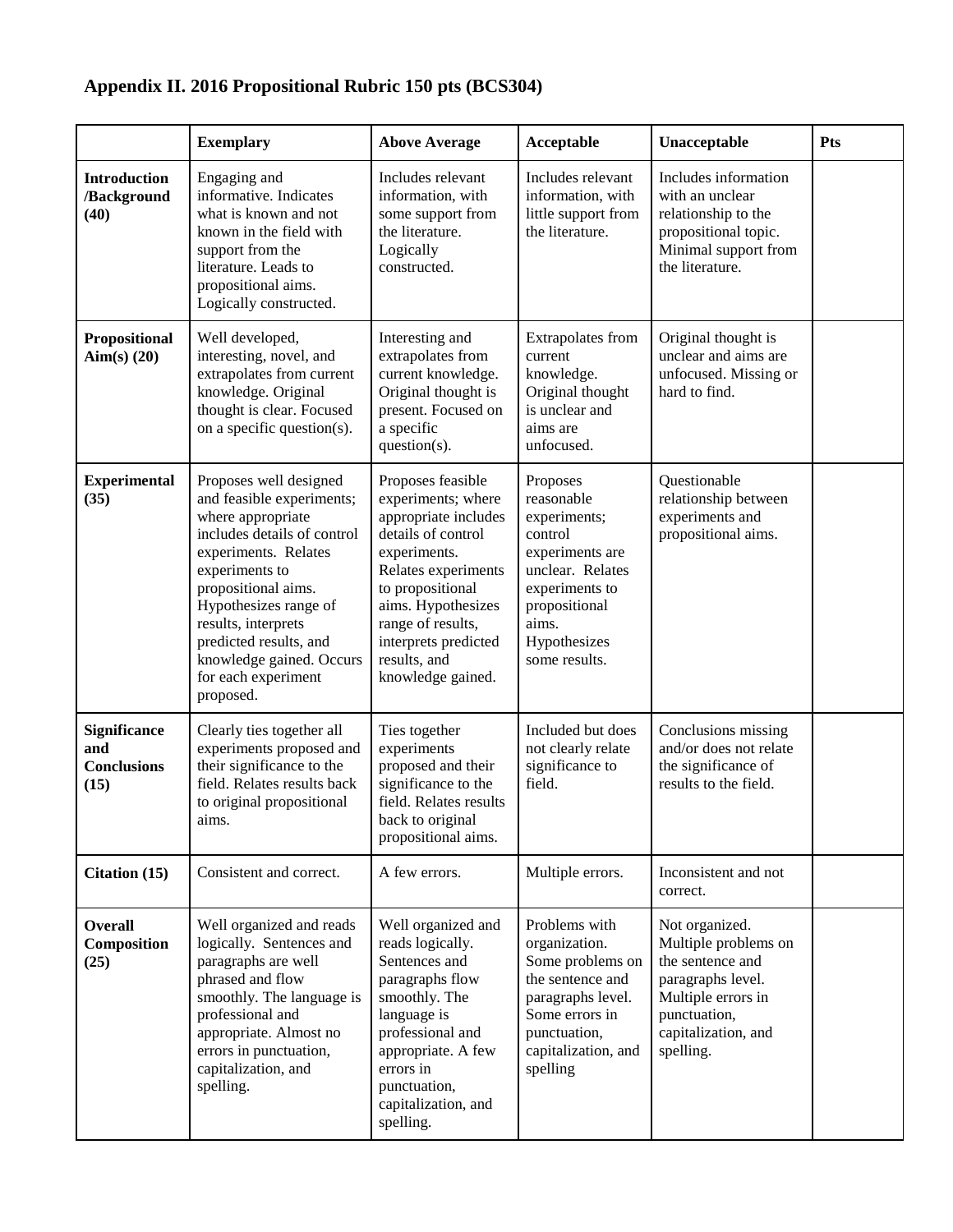### **Appendix III. Quotes from BCS Senior Reflective Essays.**

Writing my senior seminar proposal helped me practice the process of science –planning, executing, evaluating and communicating. Even though I didn't physically do the execution of the experiment, I was able to really take time to plan an experiment and communicate to my class how I would like to go about testing my hypothesis. I was able to learn about new experiment techniques and it was cool to be able to decide how I wanted to test my theory. The project helped me as a scientist because it allowed me freedom to explore different topics and allowed me to come up with different experiments and I was able to say what would happen if X happened or Y happened.

My favorite project was my propositional thesis. I myself had the choice to choose my own topic and explore anything about it. I loved it. I think it is important for any student to realize how to do this. It isn't easy, but I developed as a scientist, and that is important. I spent hours upon hours finding information and realized I chose a very hard topic. I had the choice to change the topic, but I liked the challenge. I had to present a very difficult subject to people who knew nothing about horses or the disease I studied. I ended up doing very well, but it was not easy and I worked very hard. Planning the whole thing, without performing it was important because that is how people write grants. It had to be perfect in order to convince others and I think that is the most important aspect I learned from this project.

I really enjoyed being able to create the proposal for senior seminar. It was the first time I was able to take what I had learned and apply it to a 'real life' situation. I had to think critically about the topic I was studying and how the experiment I was proposing would impact the scientific research that was currently being carried out. It also allowed me to investigate a field I was interested in, this case, renewable energy sources, and lithium ion batteries. The course truly made me consider the current LIB energy research and place myself within it, in order to plan a well thought out and critical proposal that would add to the field in real-time.

[For] my senior propositional I defiantly needed to practice the process of science, because I had to come up with a topic that I wanted to do write about, research it, come up with a solution, and design an experiment to attempt to achieve my solution.

In BCS Senior Seminar we had to analyze literature and come up with and design our own experiment. Although we never actually performed the experiment, this was the most life-like situation regarding finding research we are interested in and what other literature exists around that. This helped me grow as a scientist because it prepared me for what writing my own papers might be like in the future.

[A] project … that made me practice the process of science in both writing and orally would be our propositional in senior seminar. For [this] project we had to create our own experiment and write it out in a paper form as well as present to the class our ideas and/or results. This helped me develop as a scientist because this is something that scientist do all the time they have to find a way to convey their ideas and/or results both orally and in writing.

I think the propositional assignment in senior seminar was incredibly valuable for any sort of career in science. Because it was analogous to a qualifying exam for graduate school, I believe it gave me an edge for my applications to … PhD programs. I was grateful that I could build off my past research, which helped me understand my work to a greater extent as well.

[Senior seminar] thoroughly helped me learn how to conduct a proper scholarly presentation. I had to find a question … that has not been answered but has some information on it, enough to build a question off. Then I had to find scholar papers on this topic and formulate a concrete question then give background on that question. This project was extremely challenging, but was the one I learned the most from out of all the projects in my major. I then had to do two ten to twelve minute presentations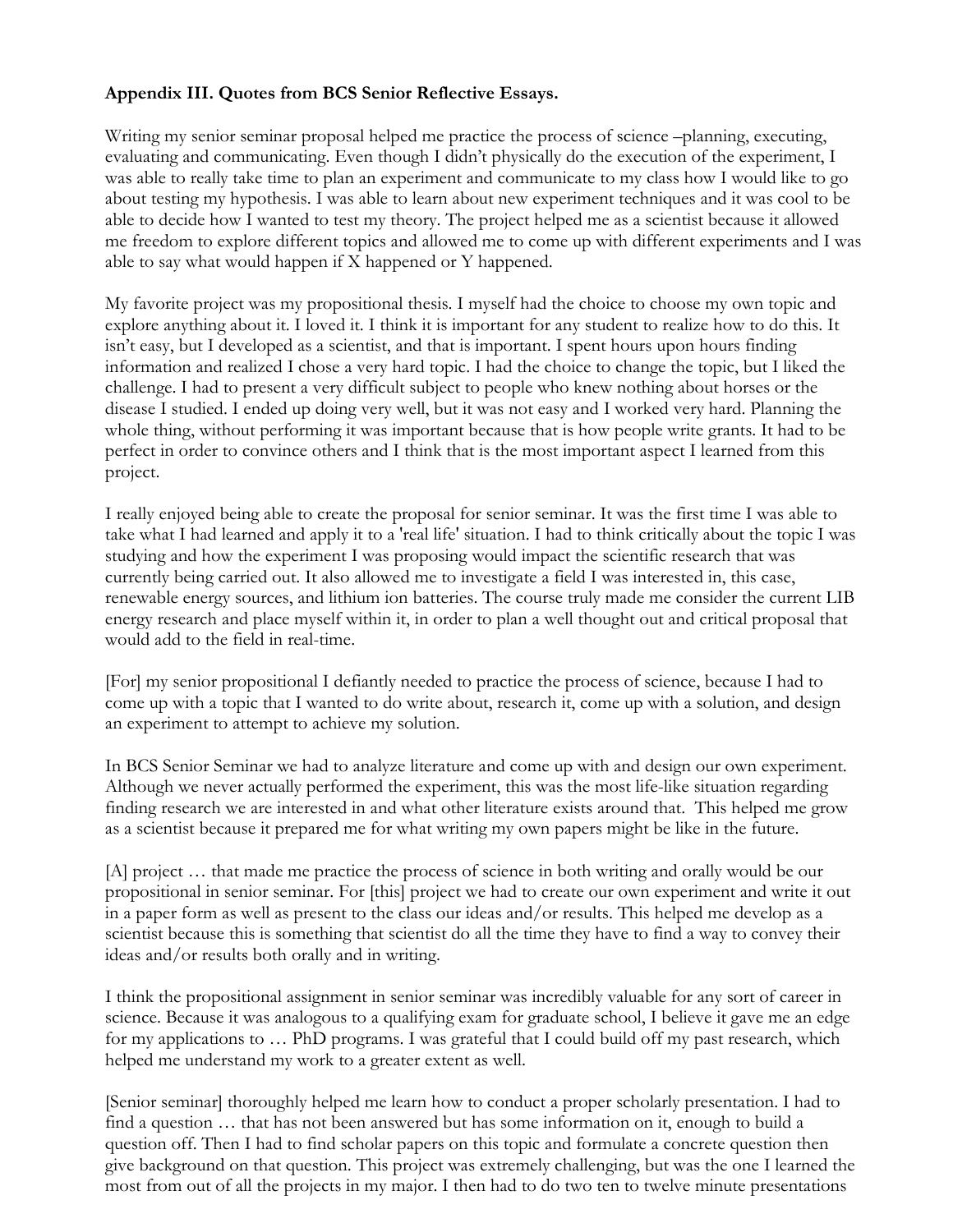on this for my class. I had to perfect the image and text ratio on my slide show and then when presenting be sure to not use filler words and to speak loud and clearly.

My senior seminar research proposal was one project that really incorporated the process of science. My research proposal focused on the role of SNPs in people with rheumatoid arthritis. A lot of the planning involved reading plenty of primary sources and how I would use those to further research in the field. I would create drafts on how to conduct a research study and would have to evaluate how practical a method is and whether it has already been done before. I was required to write the research proposal but also give two oral presentations about my work. I think all of these skills were really valuable in developing me as a scientist because I was able to work on a project that I was interested in and understand the process of how research is started. The feedback was really helpful with each draft that I wrote and for improving my presentation skills. During the class we were able to learn about other fields of science since everyone had a different topic and evaluate their work which can be helpful for selfreflections as well. As a scientist you have to be willing to learn as much as you can and always stay curious on how you can learn more from what is already learned.